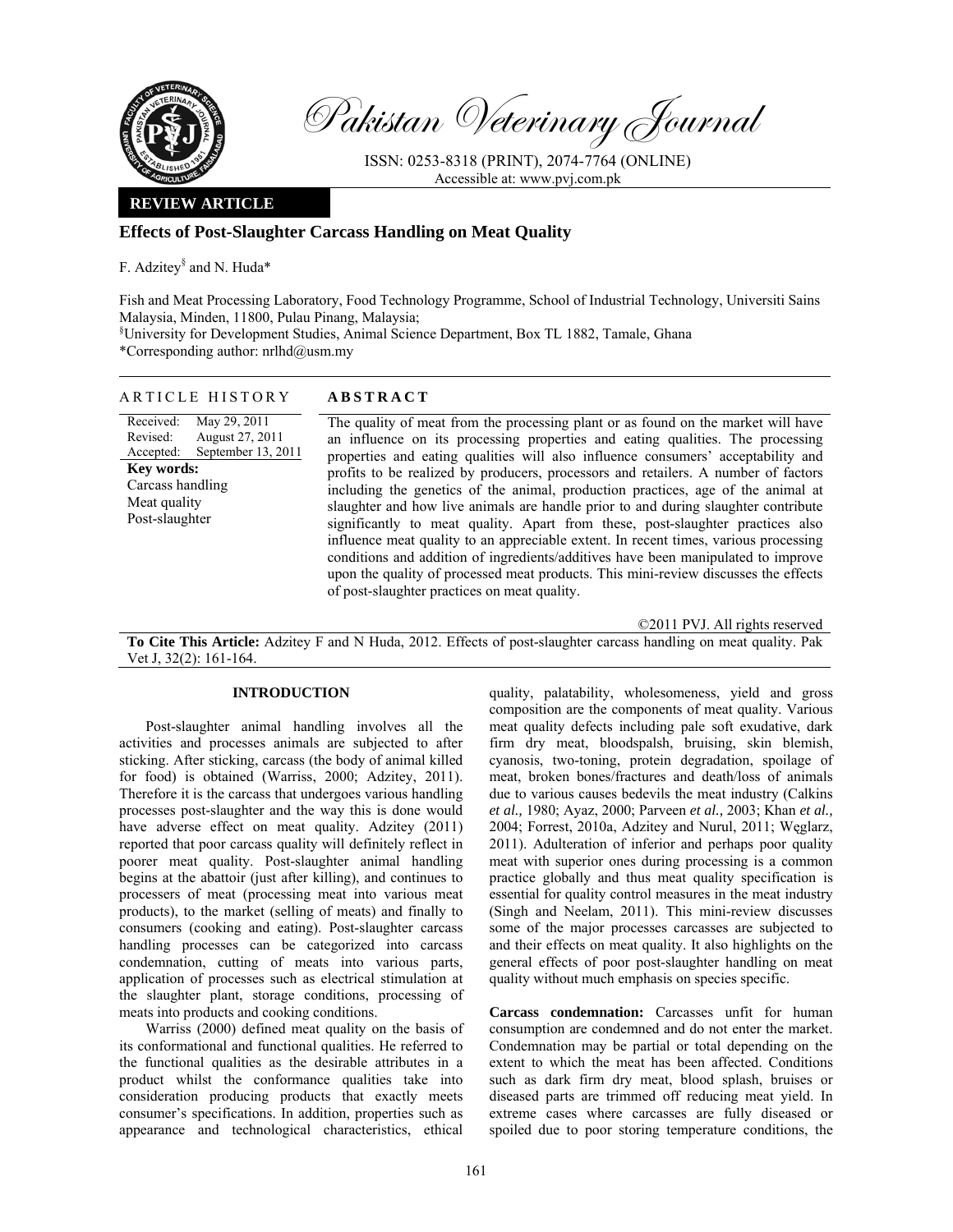carcasses are totally condemned. The effect of carcass condemnation is that, there is total or partial loss of yield and meat quality.

In the United Kingdom, Meat Hygiene Service figures in 2005 indicated that 3.5 whole pig carcasses in every 1000 slaughtered are condemned as a result of pyemia, generalized, abscessation, edema, emaciation, fever, septicemia and toxemia (White, 2006). In a Spanish abattoir a total of 513 pig carcasses out of 6017 (8.5%) were rejected and condemned during meat inspection due to abscesses, cachexia, catarrhal bronchopneumonia, vertebral osteomyelitis, arthritis, pleuritis, peritonitis and pleuropneumonia (Martinez *et al*.*,* 2007). Poultry carcass condemnation due to contamination by visceral content during evisceration was 22.5 and 33.61% for two different poultry slaughter plants in Brazil (Santana *et al.,* 2008). Of the 1,162,410 processed cattle, from 2001-2007 in Canada, a total of 6875 carcasses were rejected for reasons of which septicemia and/or toxemia were typically the leading cause for condemnation (Alton *et al.,* 2010). Roeber (2010) also reported that a dairy industry lost nearly \$12 million due to cattle and/or carcass condemnations.

**Cutting of carcasses into parts:** For easy handling, transportation and processing of animals, their carcasses are divided into portions after slaughter. Nonetheless, dressed carcasses can also be stored whole or cut into primer parts to facilitate storage and further processing. During cutting, particles or pieces of meats may fall off and do not enter the food chain. The result of this is probably insignificant meat loss and reduction in meat quality. However, in large processing plants with high through puts, this should weigh several kilograms of meats. There appear to be unpublished data on the amount of meat lost during cutting of carcasses into various parts. Although report is available on meat lost due to trimmings. For instance, White (2006) reported that meat trimmings can account for an average loss of 2 kg in every 1000 kg pig slaughtered (0.2%). Besides meat loss, meat trimming would be time consuming, increases the work load of meat inspectors and interrupts the normal operation of abattoirs. Furthermore, meat parts are exposed to spoilage microorganisms such as *Pseudomonas* spp., *Acinetobactor* spp., *Enterobacter* spp, and *Brochothrix thermospacta* during cutting, which may be present on cutting knives, chopping tables and other equipments. These microorganisms cause spoilage thereby reducing meat shelf life and it quality.

**Storage conditions:** The rate at which carcasses are chilled after slaughter has influence on meat quality. Speeding up the rate of chilling will help reduce microbial growth on the carcass surface because the generation time for microorganisms increases at lower temperatures. Fast chilling also reduces evaporative weight loss, reduce the manifestation of pale soft exudative meat, improve lean color and water holding capacity, all of which would have had negative effect on meat quality (Warriss, 2000; Adzitey and Nurul, 2011). Furthermore, the rate at which temperature drops after slaughter has influence on the enzyme activity, because enzyme activities are temperature dependent. Therefore different cooling rates affects pH fall through lactic acid production, the disappearance of adenosine triphosphate (ATP) and creatine phosphate, and hasten up the occurrence of rigor mortis (Warriss, 2000). Chilling can also result in weight loss. Stanisz *et al*. (2009) reported a weight loss of 4.51, 3.95, 3.05, and 2.35, for white improved, 1/4 boer and 3/4 white improve, 1/2 boer and 1/2 white improve, and 3/4 boer and 1/4 white improve kids, respectively slaughtered after 24 h of chilling at 2-4°C.

When muscles are cooled below 10°C before the onset of rigor, cold shortening occur which makes the meat tough upon cooking, and slow freezing may produce cold shortening before freezing whilst rapid freezing may results in thaw rigor (Warriss, 2000). Thaw rigor meat losses large amount of drip or water during thawing and are tough upon cooking. A condition known as heat ring characterized by darker band muscle forming can occur in beef carcasses subjected to relatively fast chilling (Warriss, 2000). Meat from such carcasses (heat ring and thaw rigor) will have poor appearance.

Various preservation techniques are available, and aimed at improving meat quality by increasing shelf life for a longer time as fresh meat is an idea medium for the growth of both spoilage and pathogenic organisms (Adzitey *et al.,* 2010; Adzitey *et al.,* 2011). For example drying and salting are old preservation methods that reduces the water activity of meat, reducing the available water needed to support the growth of microorganisms. Salting also gives meat a characteristic salty taste which is preferred by some consumers although others are septic about it due to the health implications of consuming salt. A preservative technique- freeze drying, ensures that water is sublimated from meat (water passes directly from ice to vapor) without damaging the meat structure while enabling the meat to be stored for a longer period has been described (Warriss, 2000). Curing and smoking are also preservative techniques that give meat a characteristic taste and flavor liked by some consumers. Nonetheless, depending on the extent to which smoking or curing is done the appearance of the meat can be affected either negatively or positively.

In most developing Africa countries and traditional meat shops in developed world meats are normally displayed unpackaged. Packaging primal or retail cuts have been achieved by controlling the gas atmosphere (oxygen, carbon dioxide and nitrogen gases) surrounding the meat to produce favorable effects most especially on meat shelf life and appearance. Warriss (2000) reported that packaging has three main functions that is protecting meat from contamination and inhibiting microbial growth, reducing or eliminating evaporative weight loss and surface drying, and enhancing the color of the product. Warriss (2000) explained further that *Pseudomonas* (most common spoilage microorganism) can grow below 5°C under aerobic condition but adding high concentration of carbon dioxide in the pack restricts their growth and promote the growth of lactic acid bacteria which are far less likely to cause spoilage. Consumers also associate meat color to its freshness. Bright red meat (oxygenated meat), is thought to be fresh while purple (myoglobin) and grey brown (metmyoglobin) is perceived to be old meat. Packaging meat in plastics which allow different gases permeability or plastics filled with the required gases can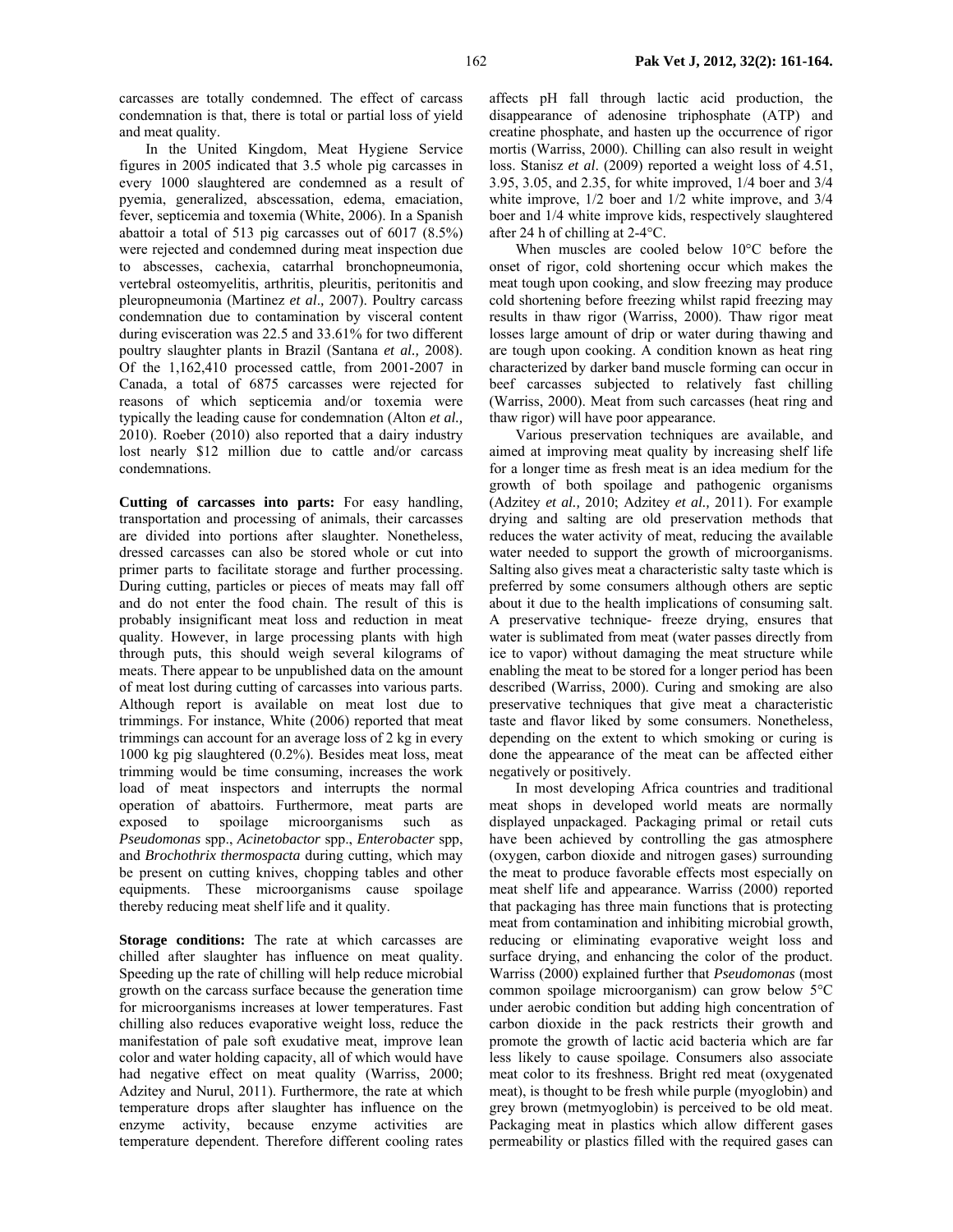affect oxidation or oxygenation of meat and thus change the color of the meat surface.

**Processing procedures and conditions:** Certain processes and processing procedures have effect on meat quality. These include carcass decontamination, electrical stimulation, hot processing, mechanically recovered meat, ageing, injecting non-meat ingredients, tumbling, comminution, and addition of antioxidants.

Decontamination procedures using water sprays (portable water or hot water with temperature below 75°C operated under high pressure), physical (use of ultraviolet light, ionizing radiation and ultrasound) and chemical (use of chlorine, hydrogen peroxide, trisodium phosphate and organic acids) methods have been employed to reduce initial microbial load on carcasses and to prolong shelf life of meats (Warriss, 2000).

Electrical stimulation stimulates the contraction of muscles, lowers pH of meat and speeds up the offset of rigor mortis, reduces the risk of cold shortening and improves tenderization of meats (Zocchi and Sams, 1999); and these processes (rate of rigor development, occurrence of rigor mortis, and the rate of change in pH) is temperature dependent. However, defects such as broken bones, hemorrhages, reduced bleeding can occur during electrical stimulation (Wilkens *et al.,* 1999) which has adverse effects on meat quality. Hanging carcasses by hooking the hind legs puts many muscles into tension and stretches the sarcomere lengths which may produce meats that are more tender (Warriss, 2000).

Hot processing or boning (the removal or cutting of carcasses into parts or meat while it is still hot about 37- 39 °C) can increase yield, promote more uniform color and better water holding capacity but reduces tenderness, promote abnormal shape of joints and difficulty in handling such meats (Warriss, 2000; Fletcher, 2002). Li *et al.* (2009) compared three boning methods and reported that cold-boning at 36 h post-mortem had the advantages of giving muscles a better color, the lowest cooking loss and cooked shearing value, and the highest sensory tenderness, juiciness, flavor and overall liking. Botha *et al.* (2006) compared hot deboning of ostrich meat to that of cold deboning and found that hot deboned muscles were initially tougher, had no significant effect on shear force and tenderness, but cause significantly more purge (3.4±2.33 % versus 2.1±2.06 %). Muscles microbial load were within acceptable limits for Aerobic Plate Counts  $(APC < 10<sup>4</sup> c f u/g)$  and *E. coli*  $(E. \text{ coli} < 10<sup>1</sup> c f u/g)$  (Botha *et al.,* 2006). Mechanically recovered meat (MRM) ensures that meat wastage is reduced by making use of meats attached to bones after the normal boning of carcasses.

In aging or conditioning carcasses or meats are held in refrigerated temperatures for extended periods of time (between 2 to 4 weeks) after slaughter and initial chill; this helps to improve tenderness and flavor (Thielke *et al.,* 2005; Forrest, 2010b). Li *et al.* (2009) found aging hitherto 8 days to be enough to obtain an acceptable sensory attributes. Comminution is the grinding, mincing, chopping or flaking of meats into particulate sizes. Comminution improves the texture of low value meats and increases it economic values, although such meats are prone to spoilage and loss of some vitamins (Warriss,

2000; Adzitey *et al.,* 2011). Tumbling of meat has the ability to increase meat weight, by loosening protein strands in meats as the meats knocks against each other in a tumbler and absorbing water. This may also improve meat tenderness and juiciness when cooked.

Marination (using salt, vinegar or wine) and injection (using calcium chloride solution) tenderizes meat and improves its juiciness by breaking muscle structure due to the actions of collagenases, cathepsins and proteolytic calpain, making the myofibrils swell to hold more water (McFarlane and Unruh, 1996). In beef, injection of calcium chloride solutions may produce unfavorable effects on taste, flavor, turn meat surfaces brown in no time due to faster oxidation of heme pigments and reduce the shelf life of the meat if higher concentrations are used (Warriss, 2000). Nonetheless, this problem can be overcome by the combined effect of calcium chloride and ascorbic acid (Wheeler *et al*., 1996). Antioxidants such as Vitamin C (ascorbic acid), Vitamin E (α-tocopherol), propyl gallate, butylated hydroxyanisole and butylated hydroxytoluene are used in meats to reduce the effects oxidation during storage. Oxidation of meat is detrimental to meat color (formation of brown metmyoglobin), flavor (by lipid oxidation leading to rancidity) and reduces shelf life (Warriss, 2000).

**Cooking procedures:** The essence of cooking is to improve on the sensory characteristics (by maillard reaction and fat oxidation) to make meat more palatable and edible. Cooking to an adequate temperature destroys both spoilage and pathogenic microorganisms to make meat safer for consumption and to increase the shelf life. Due to these advantages barely do people eat raw or fresh meat. Cooking can improve the quality of meat by making it tender. Warriss (2000) showed that cooking meat from old animals or meats with more connective tissue at low temperature breaks down the connective tissue and improves its tenderness. Cooking temperatures also affect meat appearance. This is supported by Warriss (2000) who reported that beef cooked to 60<sup>o</sup>C is quite red inside, at 70°C it's pink brown and at 80°C it's brown due to the enhancement of degradation and the products of maillard browning reactions.

Nonetheless cooking to a certain degree normally beyond or below recommended temperatures can destroy (under cooked, overcooked or burned) meats making it inedible or unpalatable and consequently loss of meat quality. For instance, Wood *et al.* (1995) showed that as temperature increases, juiciness and cooking loss (%) decreases while pork flavor increases. McCance and Widdowson (1997) found that cooking by grilling reduced water and fats contents from 66.7 to 59.3% and 13.5 to 12.1%, respectively and thus increasing the relative energy content from 821 to 912 kJ  $100g^{-1}$  and concentrating the protein content from 18.9 to 27.3%; which has positive implication on consumer health. Sheard *et al.* (1998) also reported a percentage reduction of fat in minced ground beef content to be 62%. Cooking especially (grilling, roasting, smoking) melts fats and some volatiles fatty acids from the meat can be lost by evaporation; also some lipids can be lost in the cooking container or energy source.